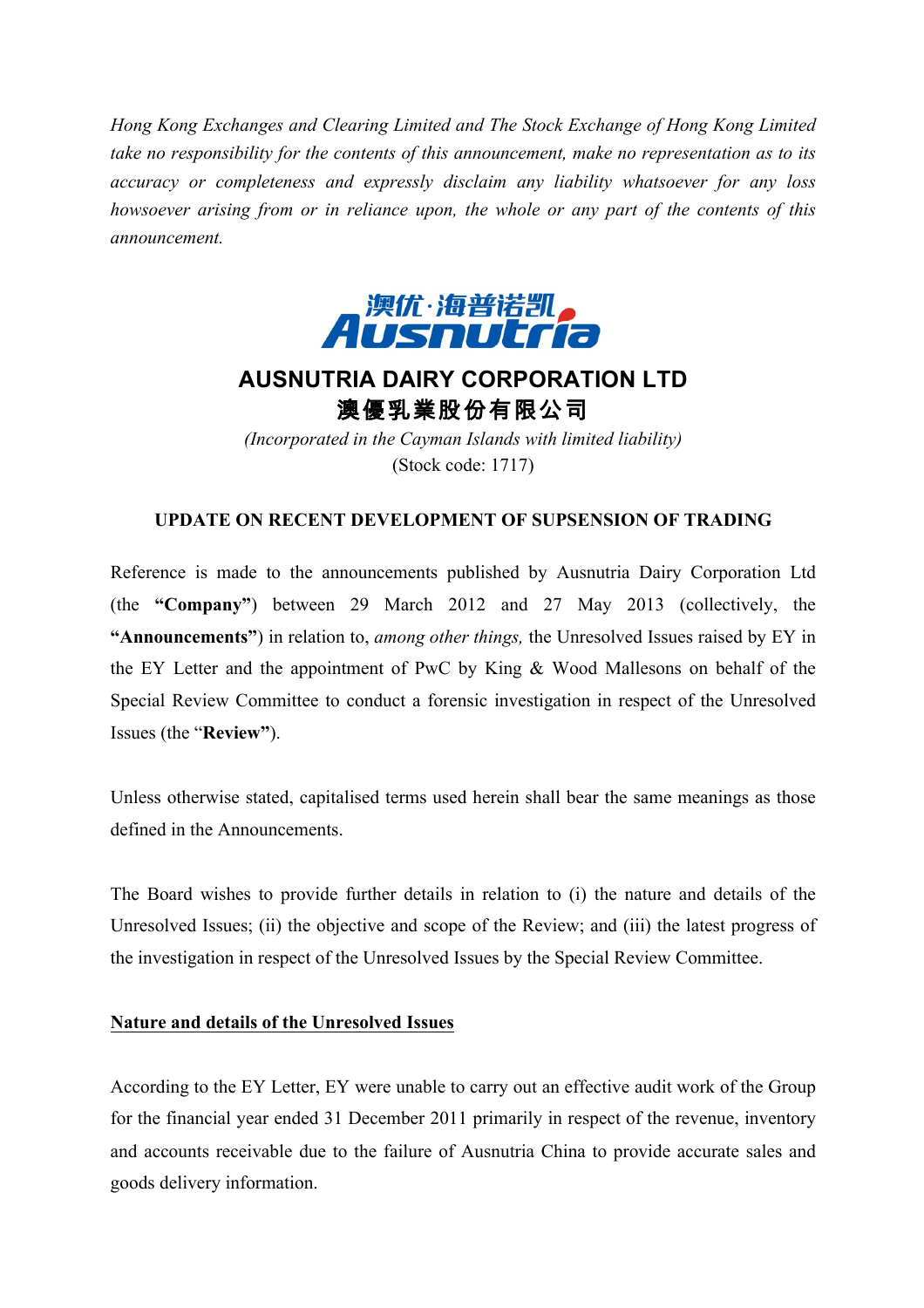The findings of EY and the details of the Unresolved Issues are summarised as follows:

(a) Authenticity of delivery notes relating to certain sale transactions in December 2011

It was noted that the signatures of the representative of a logistic servicing company (the **"Logistic Company"**) and the pattern of return receipts by distributors on some of the delivery notes in respect of certain sale transactions in December 2011, which amounted to approximately RMB123 million (equivalent to RMB143 million inclusive of 17% value added tax) (the "**Questionable December Transactions**"), appeared to be inconsistent with the delivery notes of prior months in 2011. In addition, the explanations given by Ausnutria China and the Logistic Company in relation to the above were inconsistent.

(b) Integrity of the original order system and the barcode system

EY raised doubts as to why the Questionable December Transactions were recorded in the original order system (which was discontinued to be used by the Company in October 2011) instead of the new order system, which was rolled out in around October 2011. In addition, the data in the original order system concerning the Questionable December Transactions had been manually altered without satisfactory explanations. Moreover, the data in Ausnutria China's warehouse barcode system, which is supposed to record all goods dispatched from Ausnutria China's warehouse, could not substantiate the dispatch of the Questionable December Transactions.

(c) Discrepancy in the quantity of goods sold and delivered between Ausnutria China's records and those provided by the Logistic Company during January to November 2011

The quantity of goods sold and delivered according to Ausnutria China's financial records was inconsistent with the monthly summary of delivery prepared by the Logistic Company. In addition, similar irregular patterns as those of the Questionable December Transactions were also noted in approximately 59% of sales in June 2011.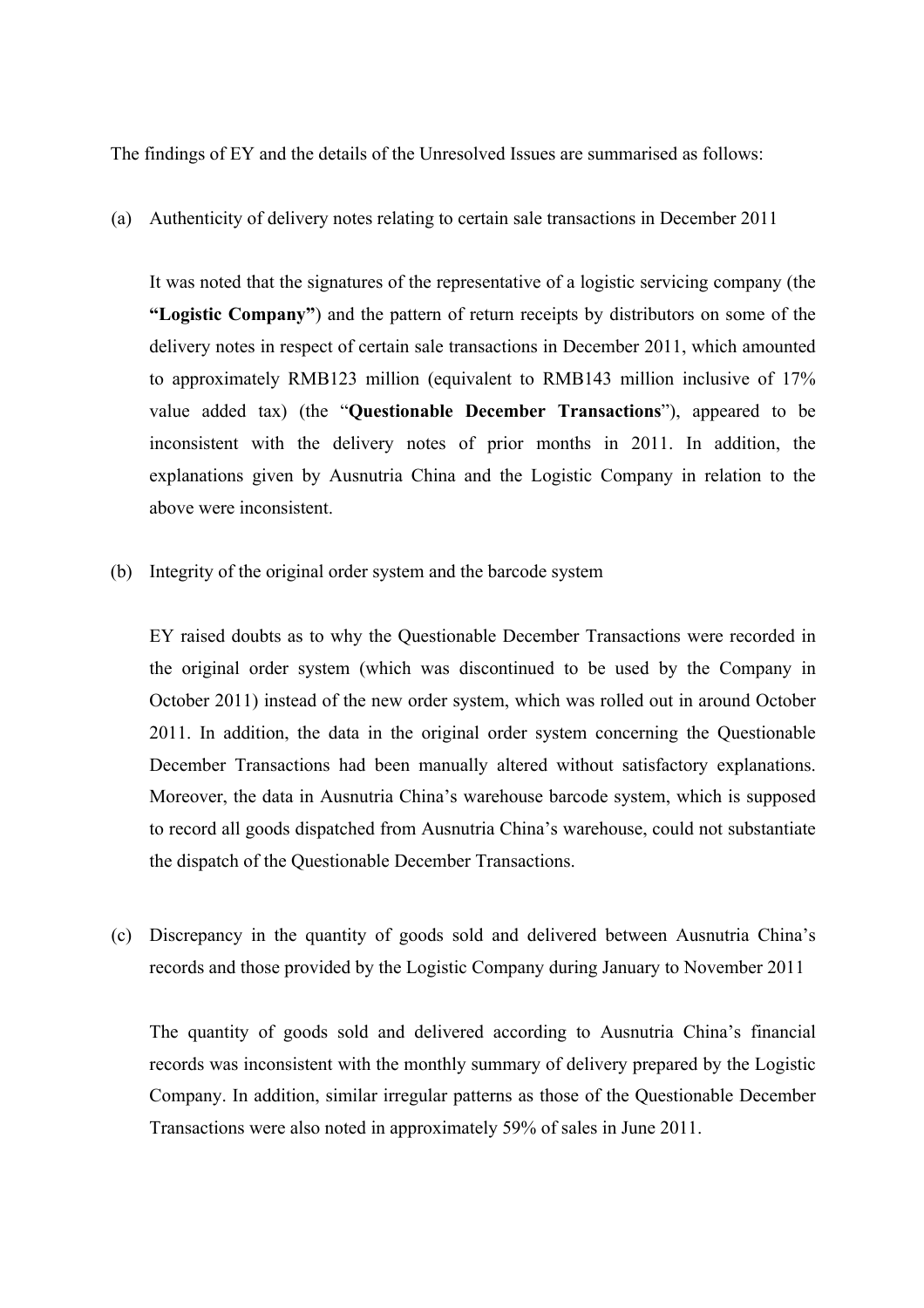(d) Questionable transactions with an associated company of the Company (the "**Associate**")

EY was concerned about the significant amount (approximately RMB31.6 million in total) of fund remittances from the Associate to Ausnutria China, which did not procure any goods from Ausnutria China. While such funds received from the Associate were subsequently offset by Ausnutria China against balances with other distributors. However, Ausnutria China was unable to provide detailed supporting information in relation to the above.

Based on the above findings and concerns, on 29 March 2012, the Company established the Special Review Committee to look into the Unresolved Issues and EY has suspended the audit work till the completion of such investigation with the results presented to them.

#### **Objective and scope of the Review**

In order to support the investigation of the Special Review Committee, PwC was engaged by King & Wood Mallesons on behalf of the Special Review Committee on 4 June 2012 in respect of the Review.

According to the engagement letter dated 4 June 2012 entered into with PwC, the scope of the Review is summarised as follows:

- (a) to discuss and confirm the content of the investigation with the Special Review Committee, and obtain the working papers on investigation conducted by the Special Review Committee (if applicable);
- (b) to collect and review documents relating to the Unresolved Issues;
- (c) to interview personnel who may be aware of the Unresolved Issues;
- (d) to obtain complete set of relevant electronic data and review such data to track information related to the Unresolved Issues;